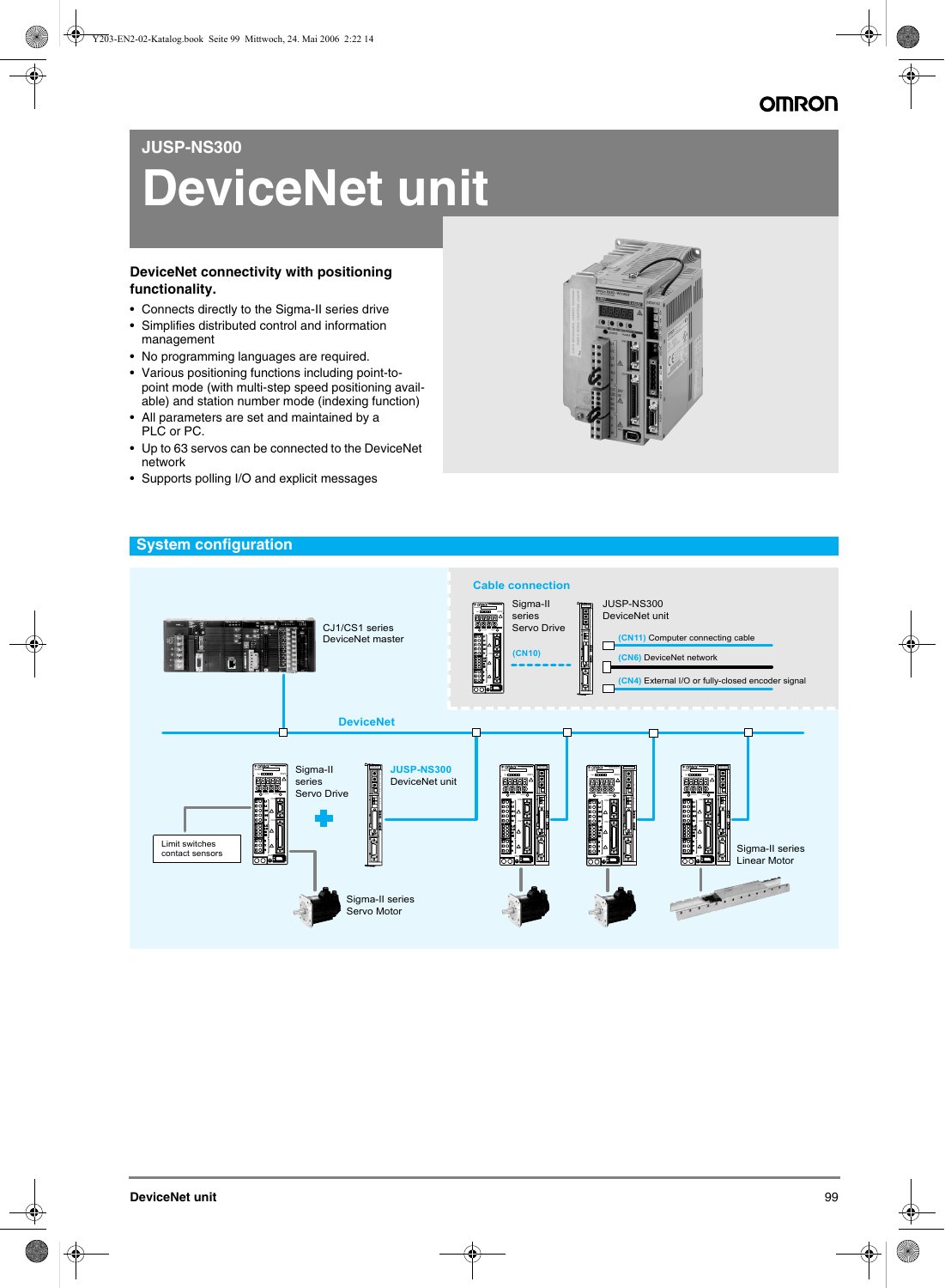## **Specifications**

### **JUSP-NS300 - DeviceNet interface unit**

| <b>Item</b>                                                       |                                  | <b>Details</b>                                                                                                       |  |
|-------------------------------------------------------------------|----------------------------------|----------------------------------------------------------------------------------------------------------------------|--|
| Type                                                              |                                  | JUSP-NS300                                                                                                           |  |
| Applicable servo drive                                            |                                  | All SGDH- <sub></sub> □□□E models                                                                                    |  |
| Installation method                                               |                                  | Mounted on the SGDH servo drive side: CN10.                                                                          |  |
| <b>Basic</b>                                                      | Power supply method              | Supplied from the servo drive control power supply.                                                                  |  |
| specifications                                                    | Power consumption                | 1.3 W                                                                                                                |  |
| <b>DeviceNet</b>                                                  | Baud rate setting                | Select from 125 kbps, 250 kbps, or 500 kbps using a rotary switch.                                                   |  |
| communications                                                    | Node address setting             | Select the address from 0 to 63 using the rotary switches.                                                           |  |
| Command format<br>Operation specifications                        |                                  | Positioning using DeviceNet communications.                                                                          |  |
|                                                                   | Reference input                  | DeviceNet communications                                                                                             |  |
|                                                                   |                                  | Commands: motion commands (position, speed), and parameter read/write                                                |  |
| <b>Position control</b>                                           | Acceleration/deceleration method | Linear first/second-step, asymmetric, exponential, S-curve                                                           |  |
| functions                                                         | Fully-closed control             | Possible                                                                                                             |  |
| Fixed allocation to servo drive<br>Input signals<br>CN1 connector |                                  | Forward/reverse run prohibited, zero point return deceleration LS, zero point signal,<br>external positioning signal |  |
|                                                                   | NS300 unit                       | Emergency stop signal                                                                                                |  |
| Servo drive CN1 connector <sup>®</sup><br>Output signals          |                                  | Servo alarm, brake interlock, servo ready, positioning completion                                                    |  |
|                                                                   | NS300 unit                       | P1, P2 (area signals)                                                                                                |  |
| Internal functions                                                | Position data latch function     | Position data latching is possible using phase C, zero point signals, and external signals.                          |  |
|                                                                   | Protection                       | Parameters damage, parameter setting errors, communications errors, etc.                                             |  |
|                                                                   | LED indicators                   | MS: Module status<br>NS: Network status                                                                              |  |

**Note:** \*The allocation of the output signals for brake interlock, servo ready, or positioning completion can be changed using parameter settings.

### **Transmission specifications**

| Item                         | <b>Specifications</b>                   |                     |                      |                     |
|------------------------------|-----------------------------------------|---------------------|----------------------|---------------------|
| Communication format         | Multi-drop, T-branch (1:N)              |                     |                      |                     |
| Transmission speed<br>(kbps) | 500, 250, 125 kbps                      |                     |                      |                     |
| Transmission media           | 5-wire cables                           |                     |                      |                     |
| <b>Transmission distance</b> | Speed                                   | Max. network length | <b>Branch length</b> | Total branch length |
|                              | 500 kbps                                | 100 m or less       |                      | 39 m or less        |
|                              | 250 kbps                                | 250 m or less       | 6 m or less          | 78 m or less        |
|                              | 125 kbps                                | 500 m or less       |                      | 156 m or less       |
| Number of nodes              | Up to 64 units                          |                     |                      |                     |
| Error control                | SRS error, node address double checking |                     |                      |                     |

### **Cable**

| Item                         | Cable                   |                     |  |
|------------------------------|-------------------------|---------------------|--|
|                              | <b>Thick</b>            | <b>Thin</b>         |  |
| Loss of signal               | Little                  | Much                |  |
| <b>Transmission distance</b> | Lona                    | Short               |  |
| Advantage/disadvantage       | Hard (not easy to bend) | Soft (easy to bend) |  |

The maximum network lengths differ in accordance with the cable type as shown below.

| Transmission speed<br>(kbps) | Max. network length (m) |            |  |
|------------------------------|-------------------------|------------|--|
|                              | Thick cable             | Thin cable |  |
| 500                          | 100                     | 100        |  |
| 250                          | 250                     | 100        |  |
| 125                          | 500                     | 100        |  |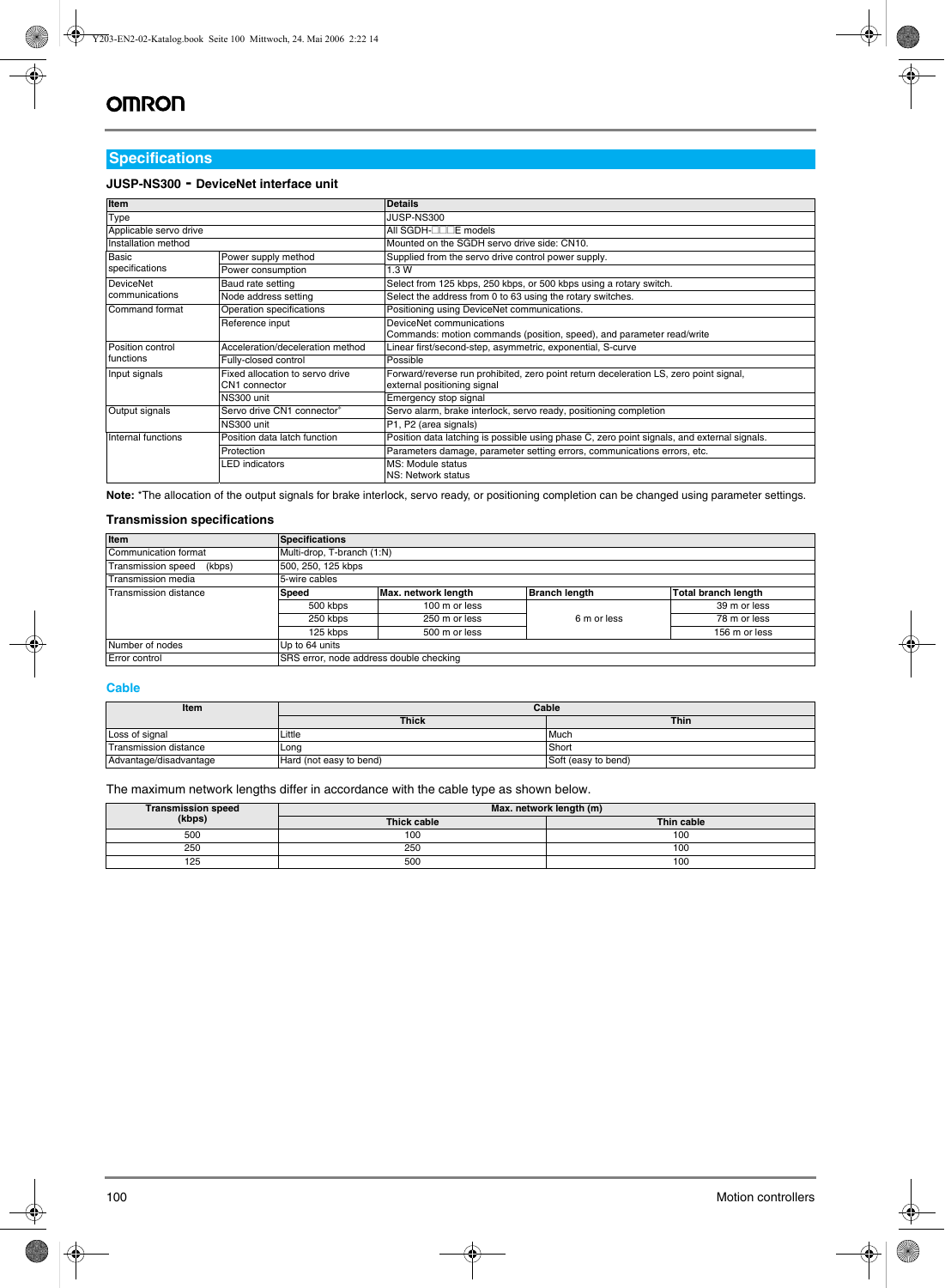## **Nomenclature**



### **Dimensions**

### **JUSP-NS300 - DeviceNet interface unit**

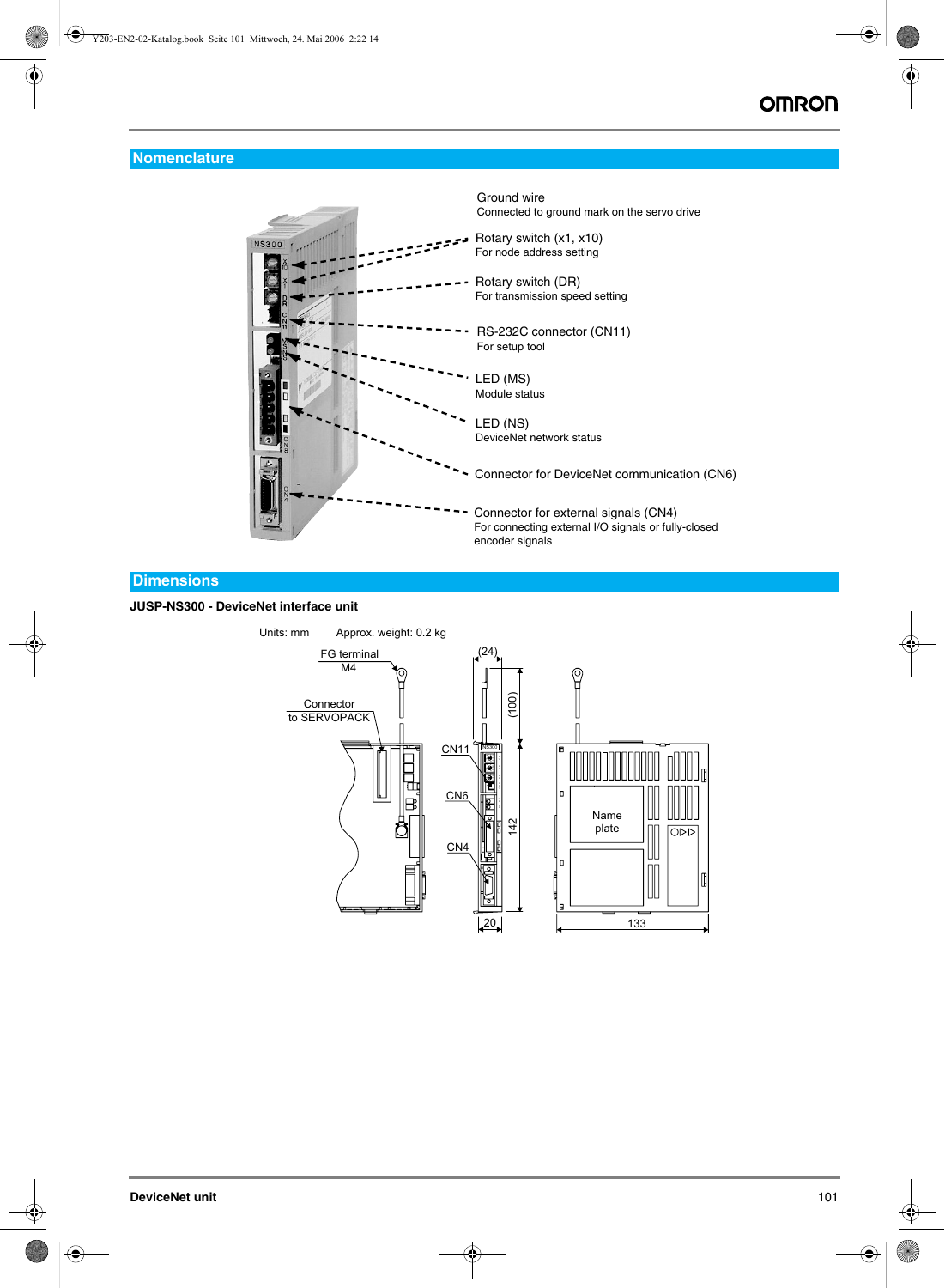# **OMRON**

### **Installation**

### **Standard connections**



\*1 Connect when using an absolute encoder and when the battery is not connected to CN8.

\*2 Set the signal assignment with the user constants.

**Note:** Connect the ground cable of the field bus I/F unit to the ground connector of the servo drive.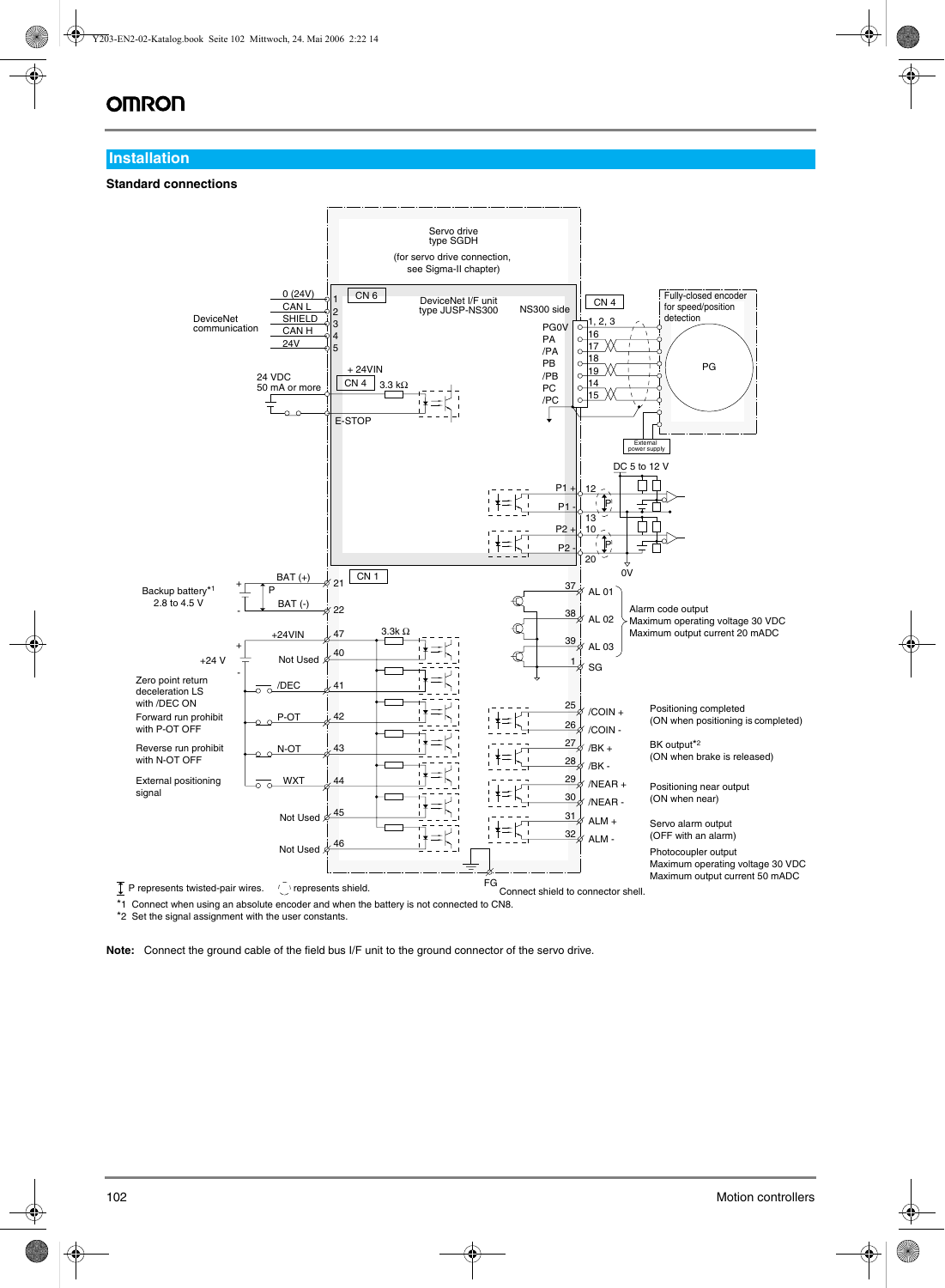# **Ordering information**

### **System configuration**



### **DeviceNet interface unit**

| <b>Name</b>                                                               | Model      |
|---------------------------------------------------------------------------|------------|
| DeviceNet interface unit with point-to-point<br>positioning functionality | JUSP-NS300 |

### **Serial cable (for CN11)**

| <b>Name</b>               |                | Model          |
|---------------------------|----------------|----------------|
| Computer connecting cable | 2 <sub>m</sub> | IR88A-CCW002P4 |

### **Connectors**

| Name                                                                                        | <b>Model</b>                |
|---------------------------------------------------------------------------------------------|-----------------------------|
| Connector for CN4. For connecting external I/O sig-<br>nals or fully-closed encoder signals | R88A-CNU01R or<br>DE9406973 |
| Connector for CN6. DeviceNet connector with retain- XW4B-05C1-H1-D<br>ing screws            |                             |
| Connector for CN6. DeviceNet multi-branching<br>Connector with retaining screws             | XW4B-05C4-TF-D              |
| Connector for CN6. DeviceNet multi-branching<br>Connector (without retaining screws)        | XW4B-05C4-T-D               |

**Note:** For a complete view of DeviceNet network accessories, refer to automation systems catalogue or contact your OMRON representative.

#### **Computer software**

| <b>Name</b>     | Model                  |
|-----------------|------------------------|
| NS tool         | <b>MOTION TOOLS CD</b> |
| <b>ESD</b> file |                        |

### **Servo system**

**Note:** Refer to the servo systems section for more information